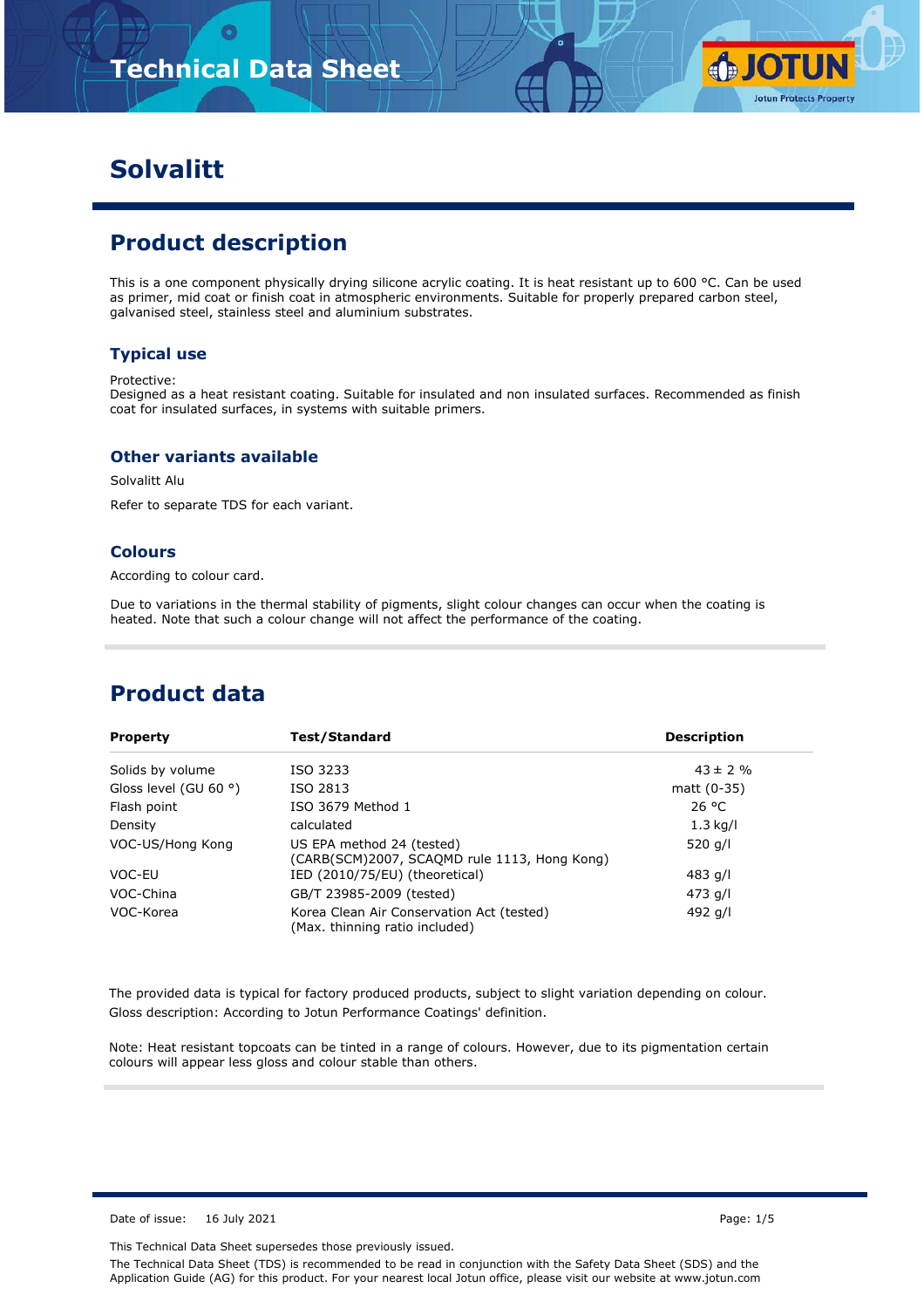

### **Film thickness per coat**

#### **Typical recommended specification range**

| Dry film thickness         |  | 20 - 30 um |                             |
|----------------------------|--|------------|-----------------------------|
| Wet film thickness         |  | 50 - 70 um |                             |
| Theoretical spreading rate |  |            | $21 - 14$ m <sup>2</sup> /l |

## **Surface preparation**

To secure lasting adhesion to the subsequent product all surfaces shall be clean, dry and free from any contamination.

#### **Surface preparation summary table**

|                  | <b>Surface preparation</b>                                                                                                                                                                                                      |                                                                                                                                                                                                                                 |  |  |
|------------------|---------------------------------------------------------------------------------------------------------------------------------------------------------------------------------------------------------------------------------|---------------------------------------------------------------------------------------------------------------------------------------------------------------------------------------------------------------------------------|--|--|
| <b>Substrate</b> | Minimum                                                                                                                                                                                                                         | Recommended                                                                                                                                                                                                                     |  |  |
| Carbon steel     | Sa 2½ (ISO 8501-1)                                                                                                                                                                                                              | Sa 2½ (ISO 8501-1)                                                                                                                                                                                                              |  |  |
| Stainless steel  | The surface shall be sweep blast-<br>cleaned with the nozzle angle at<br>45-60° from perpendicular at reduced<br>nozzle pressure to create a sharp and<br>angular surface profile using approved<br>nonmetallic abrasive media. | The surface shall be sweep blast-<br>cleaned with the nozzle angle at<br>45-60° from perpendicular at reduced<br>nozzle pressure to create a sharp and<br>angular surface profile using approved<br>nonmetallic abrasive media. |  |  |
| Aluminium        | The surface shall be hand or machine<br>abraded with non-metallic abrasives<br>or bonded fibre machine or hand<br>abrasive pads to impart a scratch<br>pattern to the surface.                                                  | Dry abrasive blast cleaning to SSPC-<br>SP 13/NACE No. 6.                                                                                                                                                                       |  |  |
| Galvanised steel | The surface shall be clean, dry and<br>appear with a rough and dull profile.                                                                                                                                                    | Sweep blast-cleaning using non-<br>metallic abrasive leaving a clean,<br>rough and even pattern.                                                                                                                                |  |  |
| Coated surfaces  | Clean, dry and undamaged compatible<br>coating                                                                                                                                                                                  | Clean, dry and undamaged compatible<br>coating                                                                                                                                                                                  |  |  |

# **Application**

### **Application methods**

| The product can be applied by |  |  |
|-------------------------------|--|--|
|-------------------------------|--|--|

| Spray:  | Use air spray or airless spray.                                                                                                        |
|---------|----------------------------------------------------------------------------------------------------------------------------------------|
| Brush:  | Recommended for stripe coating and small areas. Care must be taken to achieve the<br>specified dry film thickness.                     |
| Roller: | May be used for small areas. Not recommended for first primer coat. Care must be taken<br>to achieve the specified dry film thickness. |

Date of issue: 16 July 2021 **Page: 2/5** 

This Technical Data Sheet supersedes those previously issued.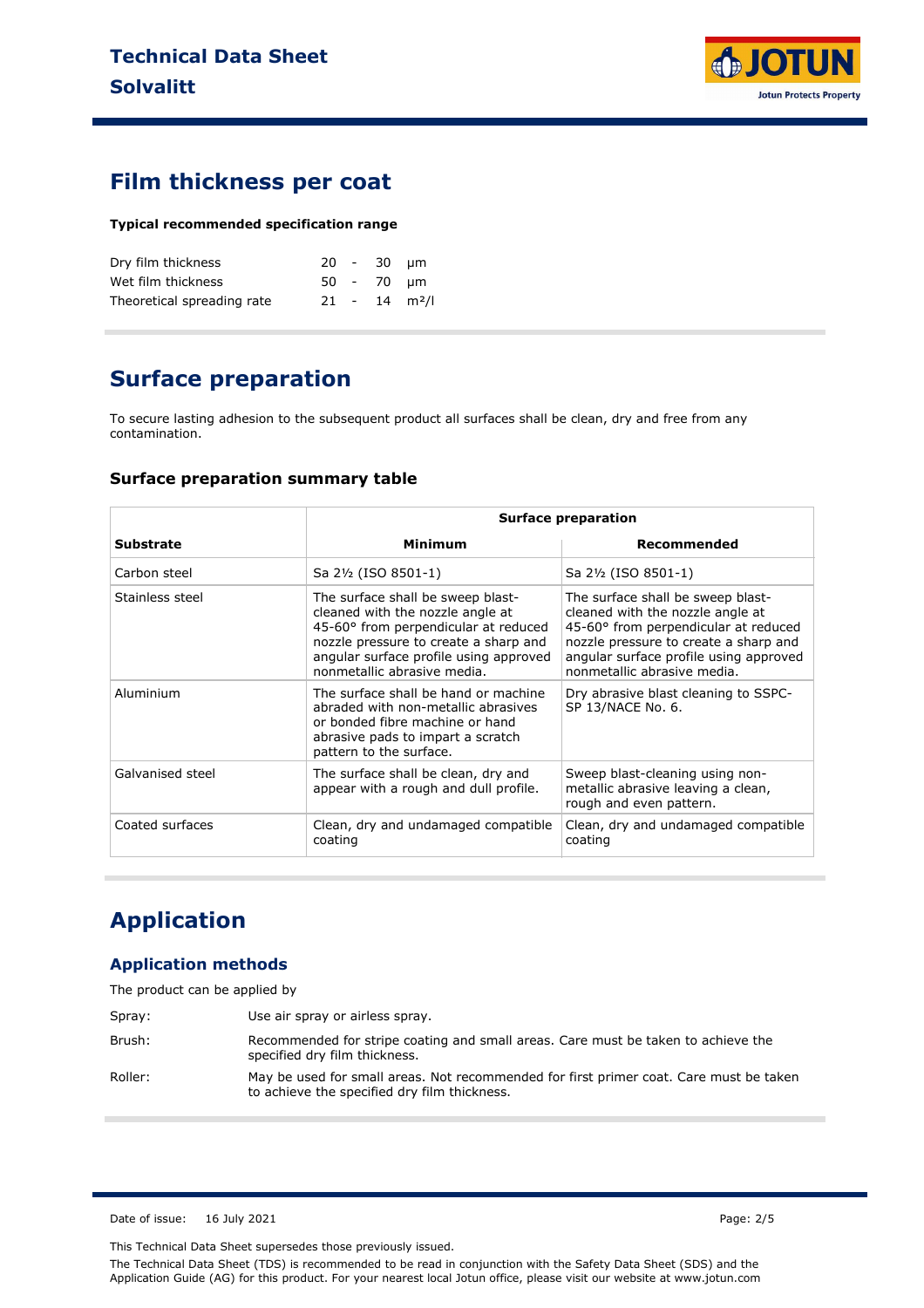

### **Product mixing**

Single pack

#### **Thinner/Cleaning solvent**

Thinner: Jotun Thinner No. 7 / Jotun Thinner No. 10

#### **Guiding data for airless spray**

| Nozzle tip (inch/1000):       | 15-17            |
|-------------------------------|------------------|
| Pressure at nozzle (minimum): | 100 bar/1450 psi |

# **Drying and Curing time**

| Substrate temperature     |     | $5^{\circ}$ C $10^{\circ}$ C $23^{\circ}$ C $40^{\circ}$ C |       |     |
|---------------------------|-----|------------------------------------------------------------|-------|-----|
| Surface (touch) dry       |     | 1 h 45 min 30 min 15 min                                   |       |     |
| Walk-on-dry               | 4 h | 3h 2h 1.5h                                                 |       |     |
| Dry to over coat, minimum | 8 h |                                                            | 5h 4h | 3 h |

For maximum overcoating intervals, refer to the Application Guide (AG) for this product.

Drying and curing times are determined under controlled temperatures and relative humidity below 85 %, and at average of the DFT range for the product.

Freshly applied Solvalitt film may have slightly reduced mechanical properties. This effect can however be overcome by heating the paint system to 200<sup>'o</sup>C for approx. 1 hour.

Surface (touch) dry: The state of drying when slight pressure with a finger does not leave an imprint or reveal tackiness.

Walk-on-dry: Minimum time before the coating can tolerate normal foot traffic without permanent marks, imprints or other physical damage.

Dry to over coat, minimum: The recommended shortest time before the next coat can be applied.

### **Heat resistance**

|                  | Temperature |      |  |
|------------------|-------------|------|--|
|                  | Continuous  | Peak |  |
| Dry, atmospheric | 600 °C      | -    |  |

Date of issue: 16 July 2021 **Page: 3/5** 

This Technical Data Sheet supersedes those previously issued.

The Technical Data Sheet (TDS) is recommended to be read in conjunction with the Safety Data Sheet (SDS) and the Application Guide (AG) for this product. For your nearest local Jotun office, please visit our website at www.jotun.com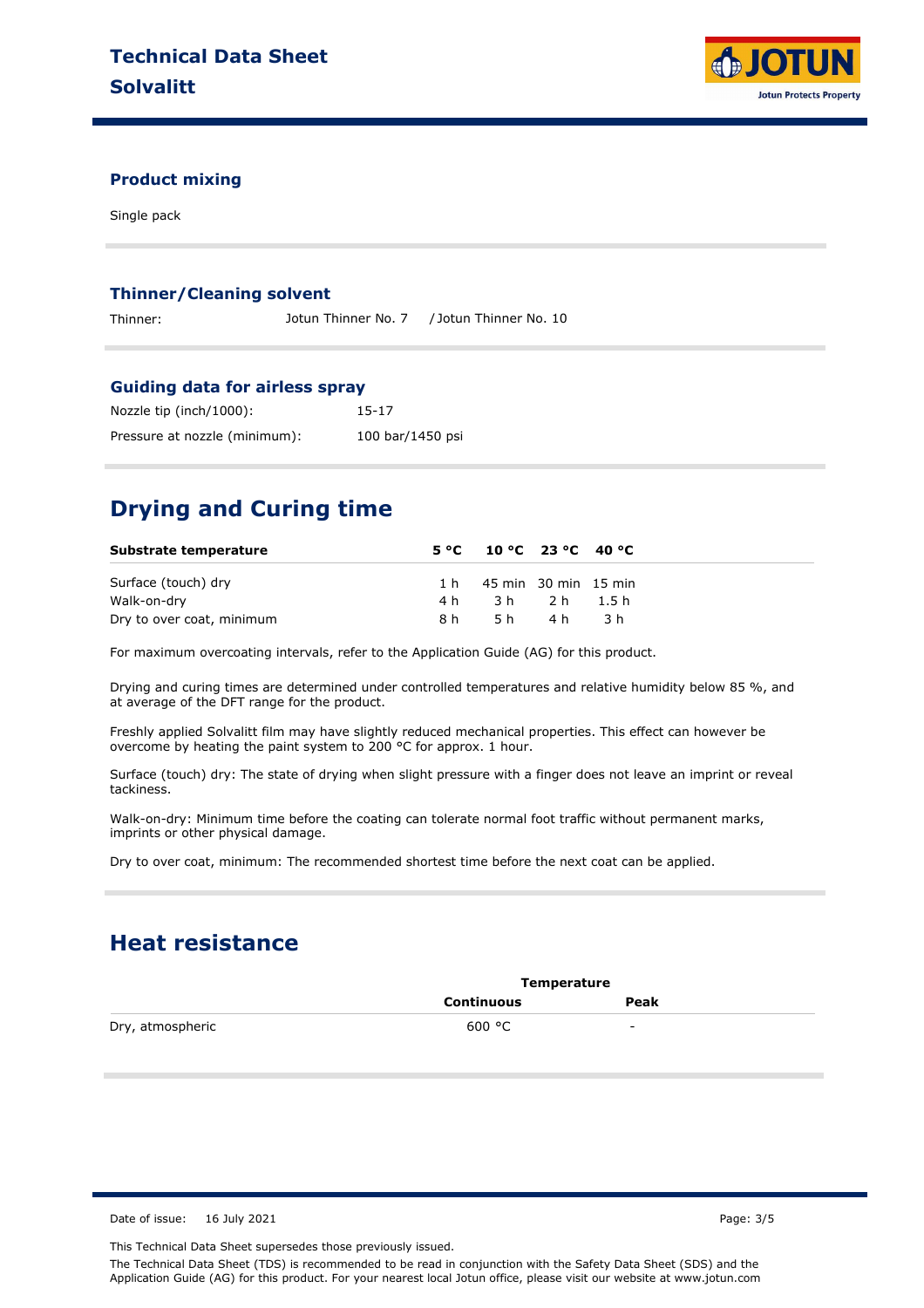

## **Product compatibility**

Depending on the actual exposure of the coating system, various primers and topcoats can be used in combination with this product. Some examples are shown below. Contact Jotun for specific system recommendation.

Previous coat: Subsequent coat: epoxy, zinc silicate, silicone acrylic, multipolymeric matrix silicone acrylic

# **Packaging (typical)**

|           | Volume   | <b>Size of containers</b> |  |
|-----------|----------|---------------------------|--|
|           | (litres) | (litres)                  |  |
| Solvalitt | ب        | -                         |  |

The volume stated is for factory made colours. Note that local variants in pack size and filled volumes can vary due to local regulations.

### **Storage**

The product must be stored in accordance with national regulations. Keep the containers in a dry, cool, well ventilated space and away from sources of heat and ignition. Containers must be kept tightly closed. Handle with care.

### **Shelf life at 23 °C**

Solvalitt 24 month(s)

In some markets commercial shelf life can be dictated shorter by local legislation. The above is minimum shelf life, thereafter the paint quality is subject to re-inspection.

## **Caution**

This product is for professional use only. The applicators and operators shall be trained, experienced and have the capability and equipment to mix/stir and apply the coatings correctly and according to Jotun's technical documentation. Applicators and operators shall use appropriate personal protection equipment when using this product. This guideline is given based on the current knowledge of the product. Any suggested deviation to suit the site conditions shall be forwarded to the responsible Jotun representative for approval before commencing the work.

## **Health and safety**

Please observe the precautionary notices displayed on the container. Use under well ventilated conditions. Do not inhale spray mist. Avoid skin contact. Spillage on the skin should immediately be removed with suitable cleanser, soap and water. Eyes should be well flushed with water and medical attention sought immediately.

# **Colour variation**

Date of issue: 16 July 2021 **Page: 4/5** 

This Technical Data Sheet supersedes those previously issued.

The Technical Data Sheet (TDS) is recommended to be read in conjunction with the Safety Data Sheet (SDS) and the Application Guide (AG) for this product. For your nearest local Jotun office, please visit our website at www.jotun.com